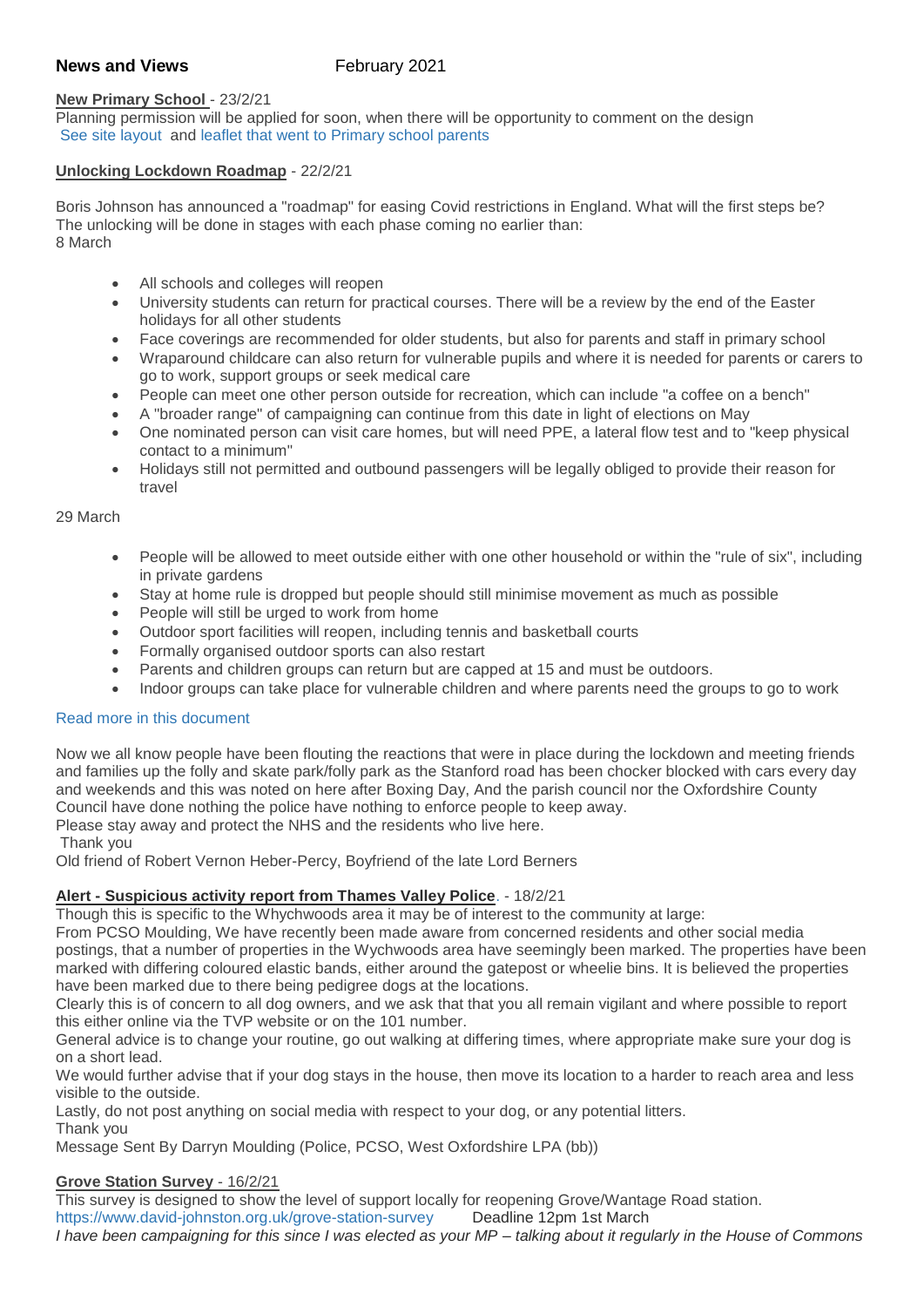*and to transport ministers – and one of the criteria the Government uses for deciding to reopen stations/lines is whether or not it would be popular locally and people would actually use it.*

*Please answer the following questions which should take no more than 3 minutes. Your personal details are requested to see whether or not you are a constituent (and to ensure it is only completed by the same person once) they will not be used for other purposes unconnected to Grove Station unless you explicitly consent.* David Johnston MP

#### **Keys found -** 16/2/21

Hi. We have found a set of door keys this morning on the pavement on Orchard Hill. I guess they were lost this morning as they are not wet after last night's rain. If you think they belong to you, then please message me with a description of your lost keys. [Mark.lunnon@diamond.ac.uk](mailto:Mark.lunnon@diamond.ac.uk)

**February Council meeting -** 13/2/21

Oxford County Council consultation re New Primary School, Park Road - soon

FTC Strategic working party, Jan 2021

- Business support re empty shops
- Revisit Parking Survey
- Achieve Gold Standard for Town Councils [Local Council Award Scheme \(nalc.gov.uk\)](https://www.nalc.gov.uk/our-work/improvement-and-development/local-council-award-scheme)
- Town Centre regeneration working party
- Climate Change
- Post Covid recovery working party
- CIL/s106 spending working party
- Multi Use Games area in Tucker Park

Town Survey

- Biggest support was for town centre regeneration
- No support for change of market sq bus stop
- Some support for redirecting London St traffic

You can see the full results on the home page of the [Town Council website.](https://www.faringdontowncouncil.gov.uk/) There is a survey report and a list of suggestions.

Old Town Hall refurbishment.

Chosen contractor has withdrawn. Imperial Renovations has agreed to carry out the work

Work on the hobble and the wilderness. Information to be given to the Town

Tidy Team needs more suggestions for places to work on[.Liz@faringdontowncouncil.gov.uk](mailto:Liz@faringdontowncouncil.gov.uk)

#### Food Bank helps 15/20 families [Here is the Town Council Youtube page where you can find the](https://www.youtube.com/channel/UCQLRIqAOQ7KnWd3_LEoH2EA) recording of the meeting

### **District Councillor Monthly report** - 12/2/21

[Here is the full report](http://weebly-file/1/4/7/6/14765418/vwhdc_ftc_report_2021_feb.pdf)

It includes information about:

- £220k Leisure money due to be returned to Faringdon
- Folly Park
- Swan Park
- New boiler for the Leisure Centre

# **Leisure Consultation-** 12/2/21

Community groups and sporting organisations in Wantage, Grove and Faringdon will help to identify how millions of pounds of funding raised from housing developers will be spent in their local areas. The groups are being asked for their thoughts on the need for leisure locally, which will feed into a review by the district council. One of the review's outcomes will be to propose the allocation of funding for leisure generated by new housing developments in each area.........................

#### [Read the full news article from VWHDC](https://www.whitehorsedc.gov.uk/leisure/community-engagement-will-identify-how-to-prioritise-leisure-funding-into-wantage-grove-and-faringdon/)

For Faringdon this is the £220k from the Coxwell Road Estates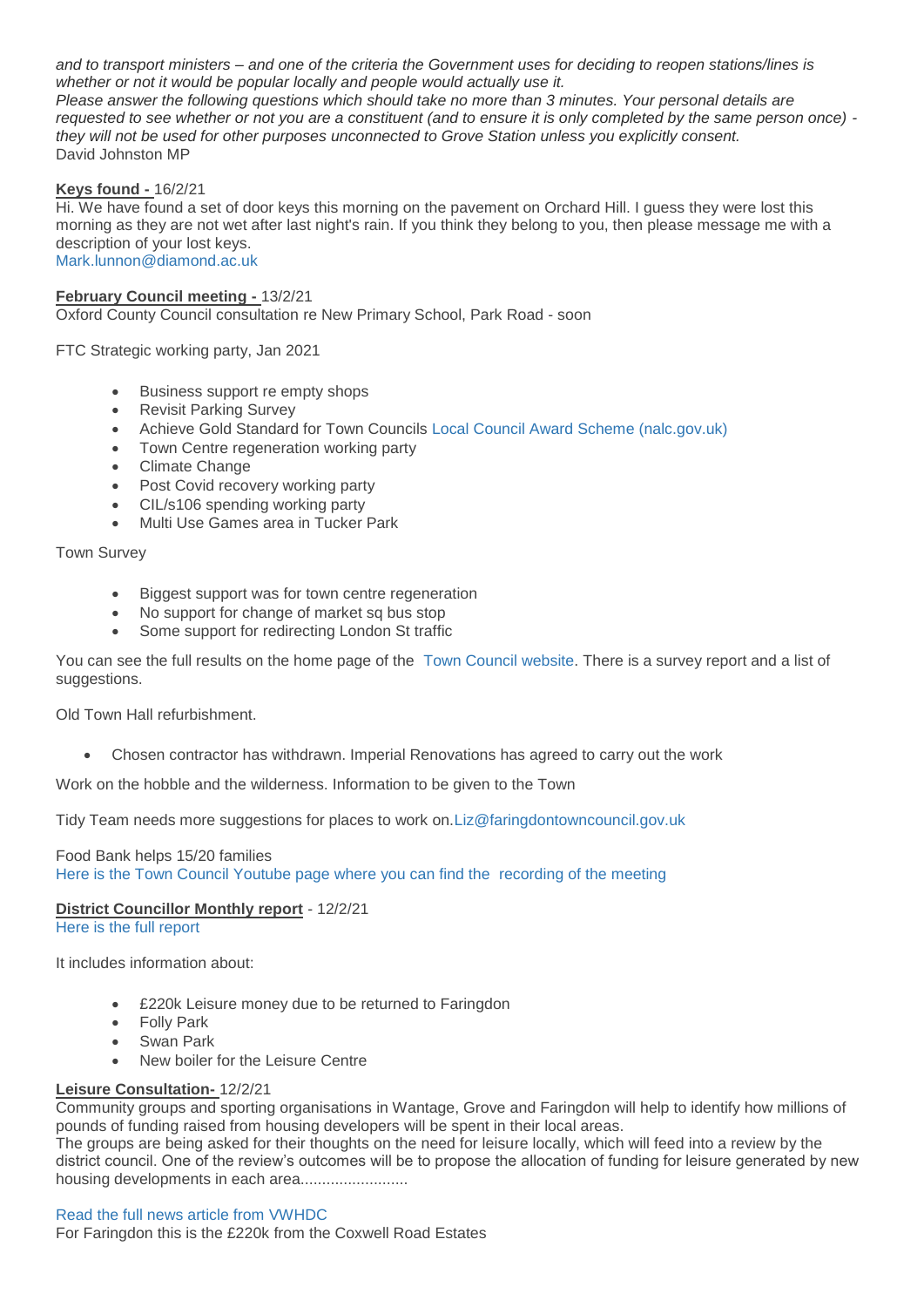### **Clearance- Hobble Path-** 12/2/21

The clearing was to remove litter, dead wood that was becoming a safety hazard and to coppice back parts of the established old growth to encourage thicker regrowth.

A denser and more species diverse hedge that still maintains its trees at intervals is the aim . Removal of some (not all) of the old growth and ivy will give the interplanting of a more diverse hedgerow mix space the opportunity to establish.

We plan to plant other native climbers like old man's beard to improve the diversity and interest.

The timing of the works avoids the breeding bird season but is also sufficiently late in the winter to avoid removing the food source of seeds and berries.

More information about managing the hedgerows is here: [https://www.wildlifetrusts.org/how-manage-hedgerow](https://www.wildlifetrusts.org/how-manage-hedgerow-wildlife?fbclid=IwAR0w9qBglLlIb-cW2RL1e0lRc0DmCXrwpyvcuOJLDwSQ4SvNJjNh2lThhs0)[wildlife](https://www.wildlifetrusts.org/how-manage-hedgerow-wildlife?fbclid=IwAR0w9qBglLlIb-cW2RL1e0lRc0DmCXrwpyvcuOJLDwSQ4SvNJjNh2lThhs0)

### FTC

# **Garden waste collections resume from Monday 15th** - 12/2/21

We have good news for our garden waste customers. We are pleased to be able to tell you that our garden waste service restarts next week – thank you so much for your patience.

If you are a garden waste customer and you still have your real Christmas tree, we are happy to take it on your garden waste collection day. Please put it in the bin if it fits or put it out next to the bin.

The crews will be working hard to complete the rounds but we are expecting more garden waste bins to be put out than normal, so please bear with us.

Please ensure all the garden waste fits into the bin with the lid closed as this helps the bin crews get round more quickly. If you can't fit everything in the bin, please keep anything extra back (except Christmas trees) until the next collection.

Please note that we are not taking on any new garden waste customers at this time to focus on fulfilling the service for existing customers.

In the meantime, anyone who is not a garden waste customer can dispose of garden waste at one of Oxfordshire County Council's Household Waste Recycling Centres. These sites are open but please check their website for opening times and any restrictions, particularly Covid-19 restrictions.

Please see our website for more information here [https://www.whitehorsedc.gov.uk/.../recycli.../garden-waste/](https://www.whitehorsedc.gov.uk/vale-of-white-horse-district-council/recycling-rubbish-and-waste/garden-waste/?fbclid=IwAR0w9qBglLlIb-cW2RL1e0lRc0DmCXrwpyvcuOJLDwSQ4SvNJjNh2lThhs0)

### **Kindness** - 11/2/21

I have been left a 'random act of kindness' - a packet of shortbread through my letterbox with a nice note. A very big thankyou to the kind and anonymous friend who thought to do this God bless you. Kay Fox

### **County Councillor Monthly report-** 6/2/21

Includes some things relevant to Faringdon ( from bottom page 3)

- Market Sq pavements
- Library refurb
- Spending of Youth s106
- cycle path

++ [Here is the January report](http://weebly-file/1/4/7/6/14765418/occ_report_january_21.pdf)

### **Steak Restaurant in London St-** - 6/2/21

The big shop in London St ( once Chamberlains) with the wonderful windows ( apparently they're oak frames) is being refurbished to become a steak restaurant.

Good news for Faringdon

### **Planning appeal, South of Steeds** - 5/2/21

The appeals meeting is 27/4/21, deadline 16th Feb 21. Anyone can comment. [Reference: APP/V3120/W/20/3264500](https://acp.planninginspectorate.gov.uk/ViewCase.aspx?caseid=3264500)  [\(planninginspectorate.gov.uk\)](https://acp.planninginspectorate.gov.uk/ViewCase.aspx?caseid=3264500)

Planning permission for the additional 125 houses on South of Steeds estate was refused by VWHDC, but the developer has appealed Objections included

- The land is not allocated in the Local Plan. It was kept as space between Steeds and Gt. Coxwell and to protect views to/from the Great Barn
- VWHDC have achieved their housing numbers
- Faringdon has already had c500 house occupied since 2015. (increase of c20%) A further 600/700 have been given permission.